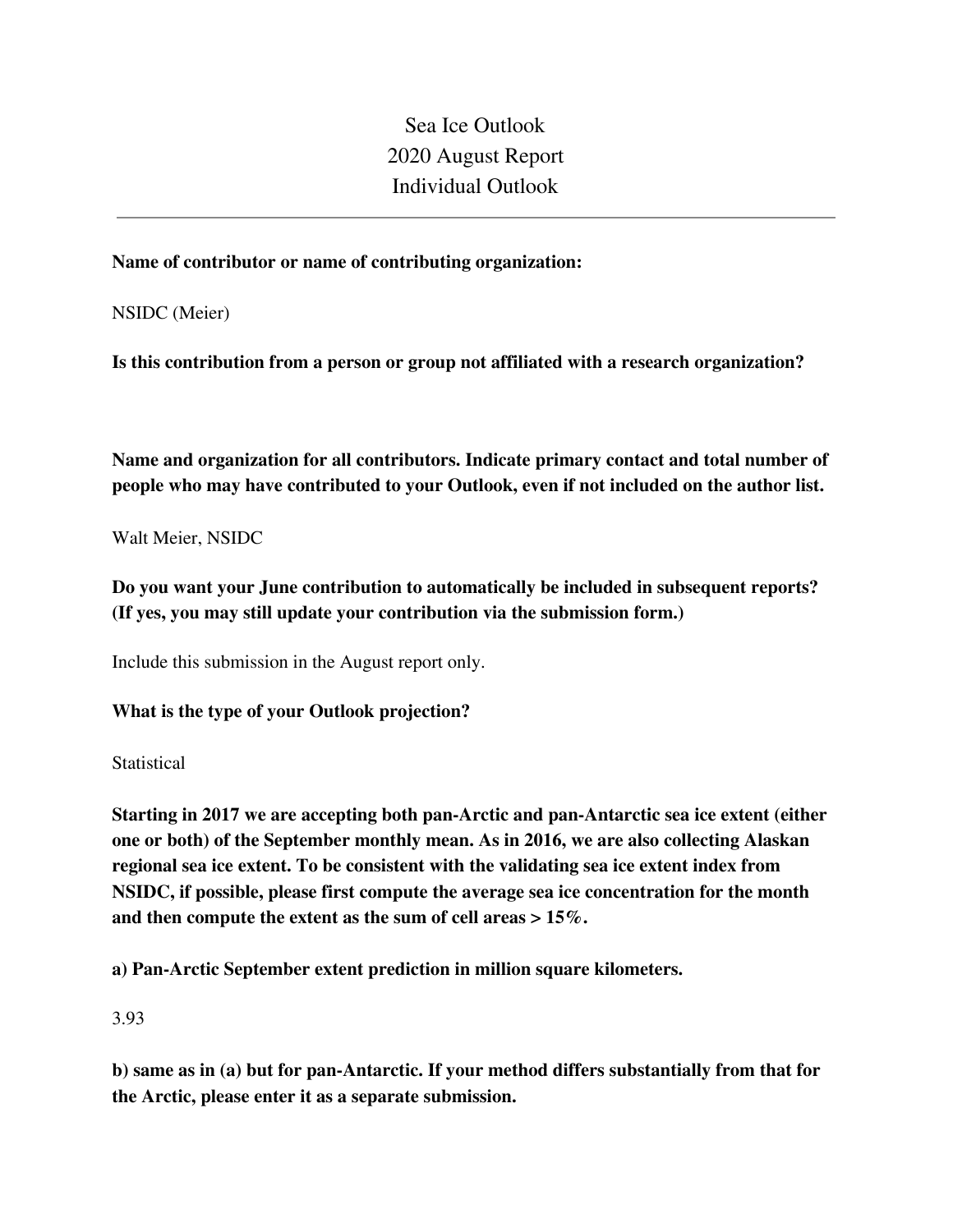## **c) same as in (b) but for the Alaskan region. Please also tell us maximum possible extent if every ocean cell in your region were ice covered.**

# **"Executive summary" of your Outlook contribution (using 300 words or less) describe how and why your contribution was formulated. To the extent possible, use non-technical language.**

This method applies daily ice loss rates to extrapolate from the start date (August 1) through the end of September. Projected September daily extents are averaged to calculate the projected September average extent. Individual years from 2005 to 2017 are used, as well as averages over 1981-2010 and 2007-2019. The 2007-2019 average daily rates are used to estimate the official submitted estimate.

The predicted September average extent for 2020 is 3.93 ( $\pm$ 1/4 $\pm$ )0.36) million square kilometers, which is a substantial decrease from the July estimate of 4.44 million square kilometers. The minimum daily extent is predicted to be 3.81 ( $\pm$ 1/4 $\pm$ )[0.37) million square kilometers, a decrease from Julys 4.32 million square kilometers and occurs on 14 September. The range of estimates has decreased  $(\pm 4\pm 0.36)$  due to the shorter remainder of the melt season. Based on the last 15 years, two of the projections (2008 and 2012) yield an extent lower than the current record low September extent of 3.57 million sq km in 2012. Thus, there is a roughly a 2 in 15 (13%) of a new record September extent in the Arctic Using the same method, the predicted Antarctic average extent for September 2020 is 18.09  $(\pm 4\pm 0.30)$  million square kilometers. The maximum daily extent is predicted to be 18.20  $(\pm 4\pm 0.32)$  million square kilometers and occurs on 30 September.

### **Brief explanation of Outlook method (using 300 words or less).**

This method applies daily ice loss rates to extrapolate from the start date (1 August) through the end of September. Projected September daily extents are averaged to calculate the projected September average extent. Individual years from 2007 to 2019 are used, as well as averages over 1981-2010 and 2007-2019. The 2007-2019 average daily rates are used to estimate the official submitted estimate. The method essentially provides the range of September extents that can be expected based on how the ice has declined in past years, though it is possible that record fast or slow daily loss rates may yield a value outside the projected range. It also can provide a probability of a new record by comparing how many years of loss rates yield a record relative to

#### 18.09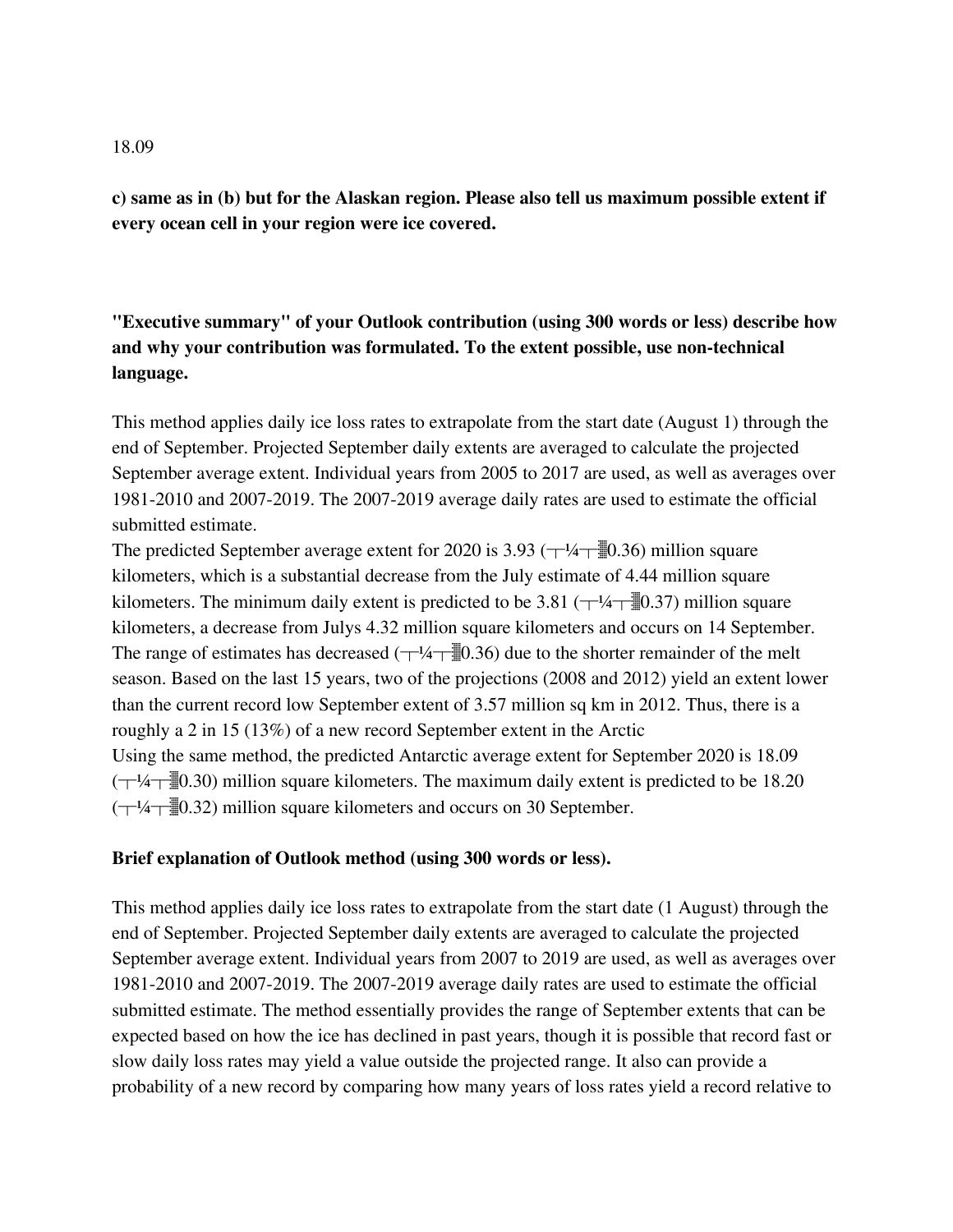all years. It has the benefit that it can easily and frequently (daily if desired) be updated to provide updated estimates and probabilities and as the minimum approaches the ΓÇÜ  $\div$ ä  $\div$ | window ΓÇÜ  $\div$ ä  $\div$ | of possible outcomes narrows.

### **Tell us the dataset used for your initial Sea Ice Concentration (SIC).**

Maslanik, J. and J. Stroeve. 1999, updated daily. Near-Real-Time DMSP SSMIS Daily Polar Gridded Sea Ice Concentrations, Version 1. Boulder, Colorado USA. NASA National Snow and Ice Data Center Distributed Active Archive Center. doi: https://doi.org/10.5067/U8C09DWVX9LM.

Fetterer, F., K. Knowles, W. Meier, M. Savoie, and A. K. Windnagel. 2017, updated daily. Sea Ice Index, Version 3. Boulder, Colorado USA. NSIDC: National Snow and Ice Data Center. doi: https://doi.org/10.7265/N5K072F8.

**Tell us the dataset used for your initial Sea Ice Thickness (SIT) used. Include name and date.**

**If you use a dynamic model, please specify the name of the model as a whole and each component including version numbers and how the component is initialized:**

[DynamicModelType]

**If available from your method. a) Uncertainty/probability estimates:**

**Median**

**Ranges**

### **Standard Deviations**

0.36